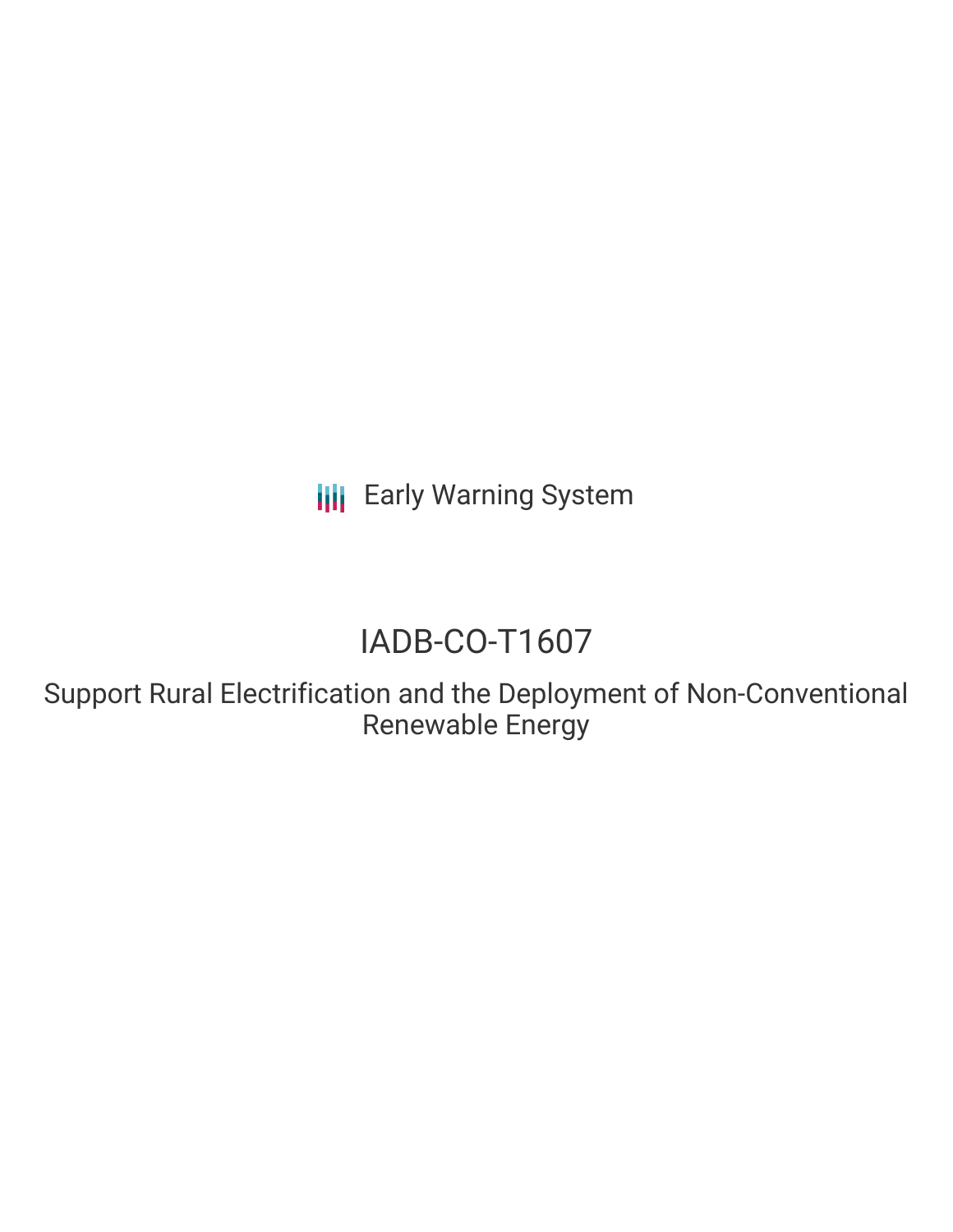

### **Quick Facts**

| <b>Countries</b>               | Colombia                               |
|--------------------------------|----------------------------------------|
| <b>Financial Institutions</b>  | Inter-American Development Bank (IADB) |
| <b>Status</b>                  | Approved                               |
| <b>Bank Risk Rating</b>        | U                                      |
| <b>Borrower</b>                | Government of Colombia                 |
| <b>Sectors</b>                 | Energy, Technical Cooperation          |
| <b>Investment Type(s)</b>      | Advisory Services, Grant               |
| <b>Investment Amount (USD)</b> | $$0.20$ million                        |
| <b>Project Cost (USD)</b>      | $$0.20$ million                        |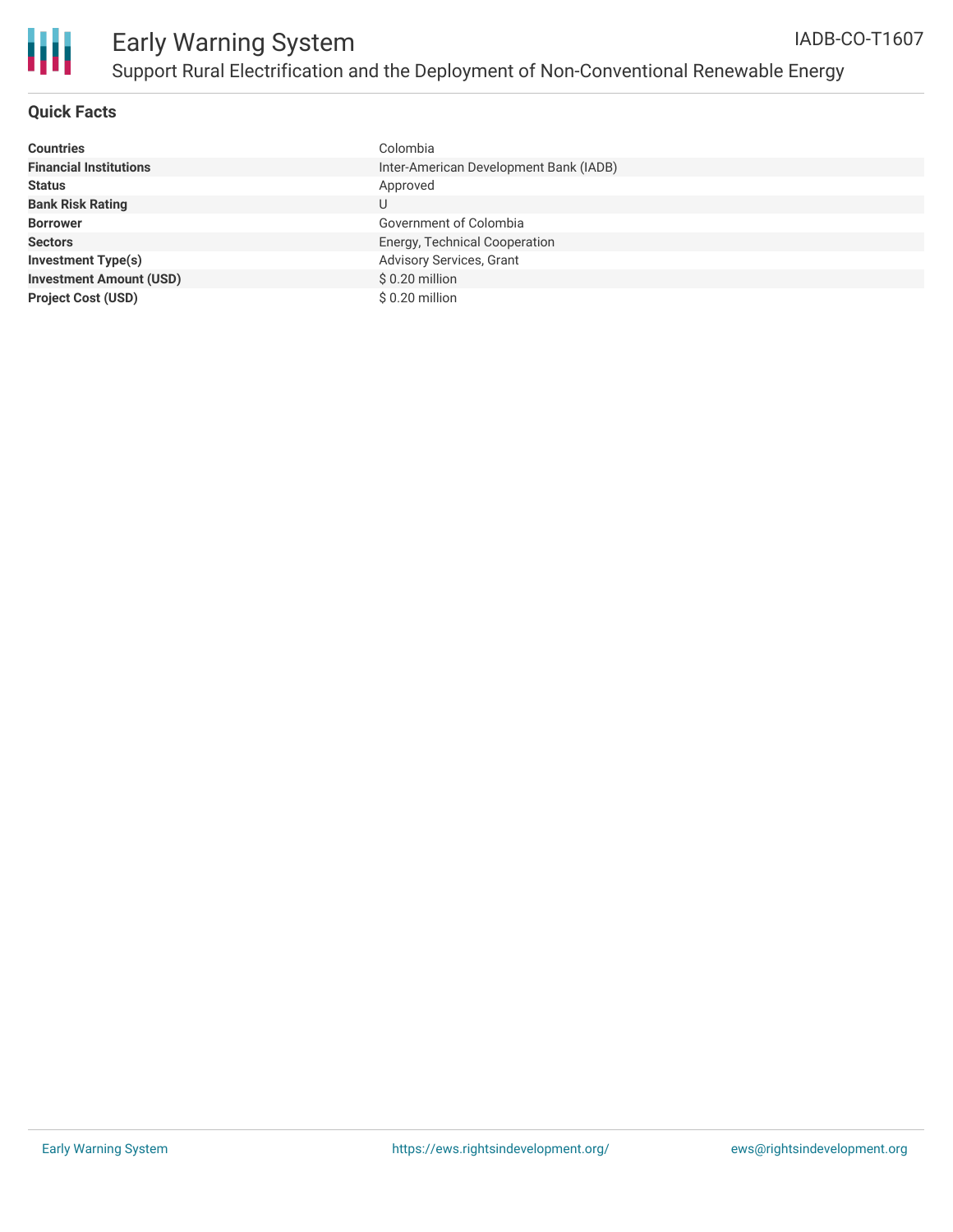



#### **Project Description**

The objective of this Technical Cooperation (TC) is to support the Government of Colombia (GoC) in its initiatives associated with closing the gap in access to electricity through solutions that incorporate Non-Conventional Renewable Energy Sources to improve the living standards of benefited communities.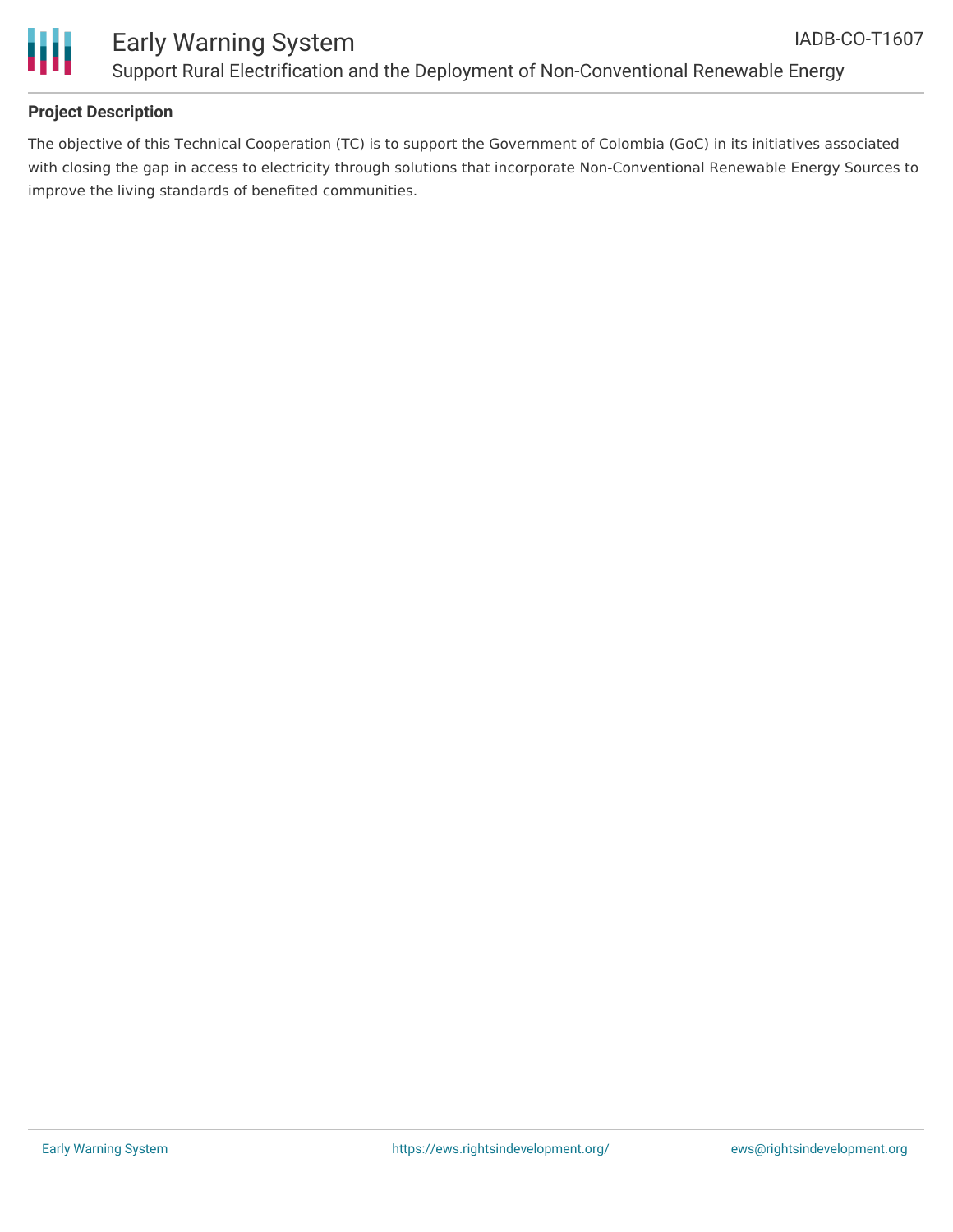

#### **Investment Description**

• Inter-American Development Bank (IADB)